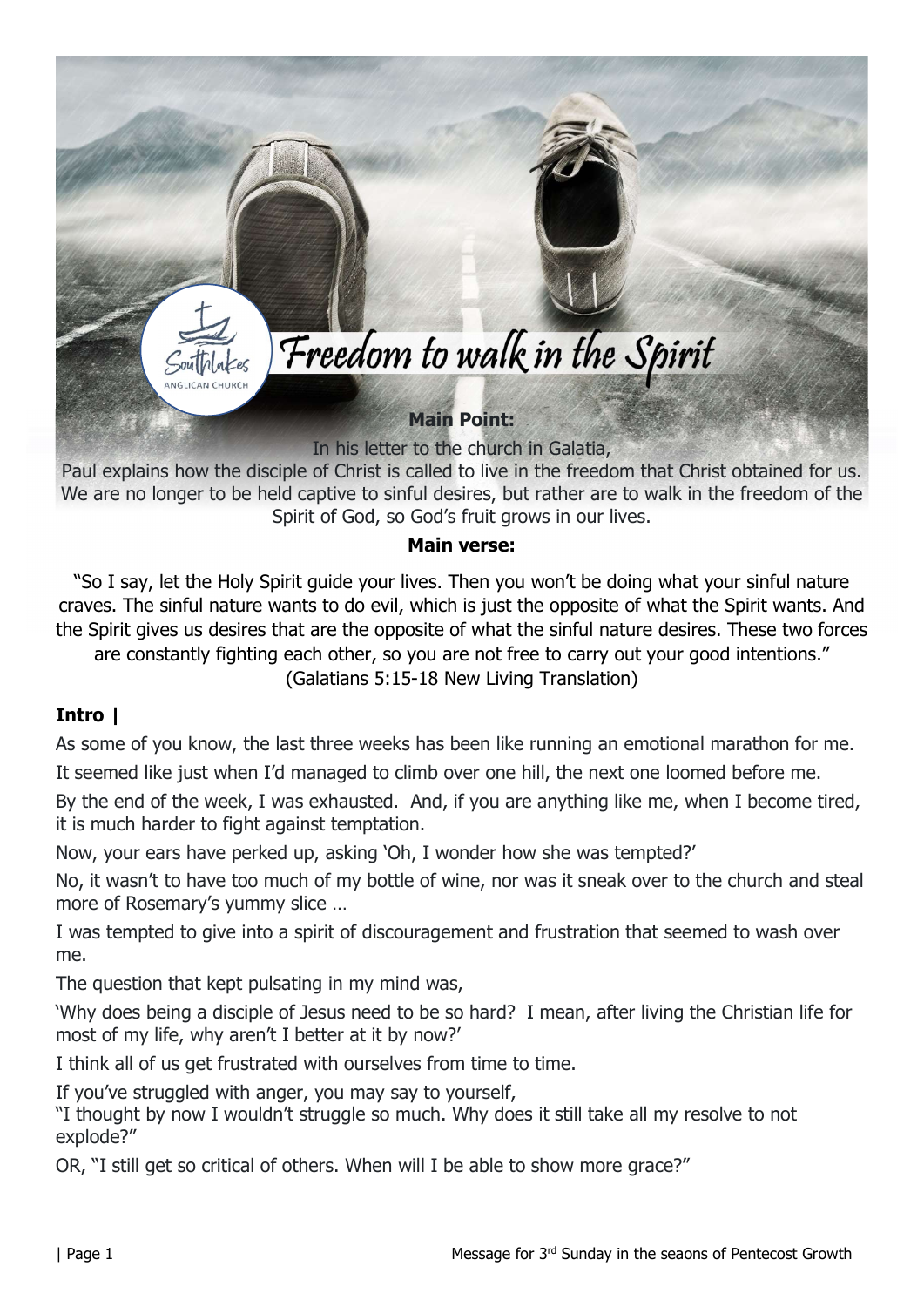Or, "I come to church every Sunday but I still feel my faith is so weak. When will I be free from these nagging doubts?"

Or, "Inside I'm filled with bitterness about something that happened years ago, even though I cover it up most of the time. Why is it taking me so long to let go and forgive?"

Many of us wish we had answers to these questions.

Despite our best efforts, and God's promise that little by little we are being made to be like Jesus, it sure feels like that "little bit" seems very little indeed!

We have days when we feel like, 'hey I'm really changing!' But then we wake up the next morning, and we're faced with another temptation.

It is this struggle that Paul knew from his own life (Romans 7), the believers at Galatia were facing.

So let us turn to chapter 5 and look at how Paul suggests we tackle these moments of vulnerability.

### Point 1 | For the follower of Christ, struggle against temptation and sinful desires is a normal part of life, and proves we are God's children.

While I was at Cursillo, we were invited to choose the books off the bookshelves we wish to take home. The temptation was too great for me to pass by, so I brought a few for our church library. One which took my eye was a devotional entitled, "More than a conqueror." This book is named after Romans 8:38, "... we are more than conquerors through him who loved us."

Now, as much as I want all of us to live in victory in our Christian life, unfortunately, the popularity of this verse is often prompted more by a desire to be free from problems in our lives, rather than how to faithfully endure them.

Too often we want a guarantee that all our problems will be solved if we follow a certain spiritual formula.

But, as we see in our passage today, that is not an honest way of viewing the life of faith.

The life of faith in Jesus, is described as a 'good fight', in which we will need to put on the spiritual armour of God, be determined to stand in the time of testing, and endure hardship as good soldiers of Jesus Christ.

That's why in verse 17, Paul talks about everyone of us having two opposing desires at war within us.

The desires that arise from our sinful state, in the New International Version, are called the "flesh."

The other is called "the Spirit."

These two desires are constantly at war with each other.

Paul uses the term 'the flesh' to describe the seed of sin passed down to every person because we are descendants of the first human who sinned, called Adam.

That seed of sin embedded within us is hostile to God, self-seeking, and ultimately contrary to God's nature.

When we place our trust in Jesus Christ, and our hearts are washed with his purifying blood, we become new creations and the seed of the Holy Spirit is implanted in our hearts (see 1 Corinthians 3:6-8).

However, even though Jesus has indeed set us free from our bondage to sin, so that we are free not to sin, the temptation or pull toward evil remains with us.

How is this 'war' expressed in our lives?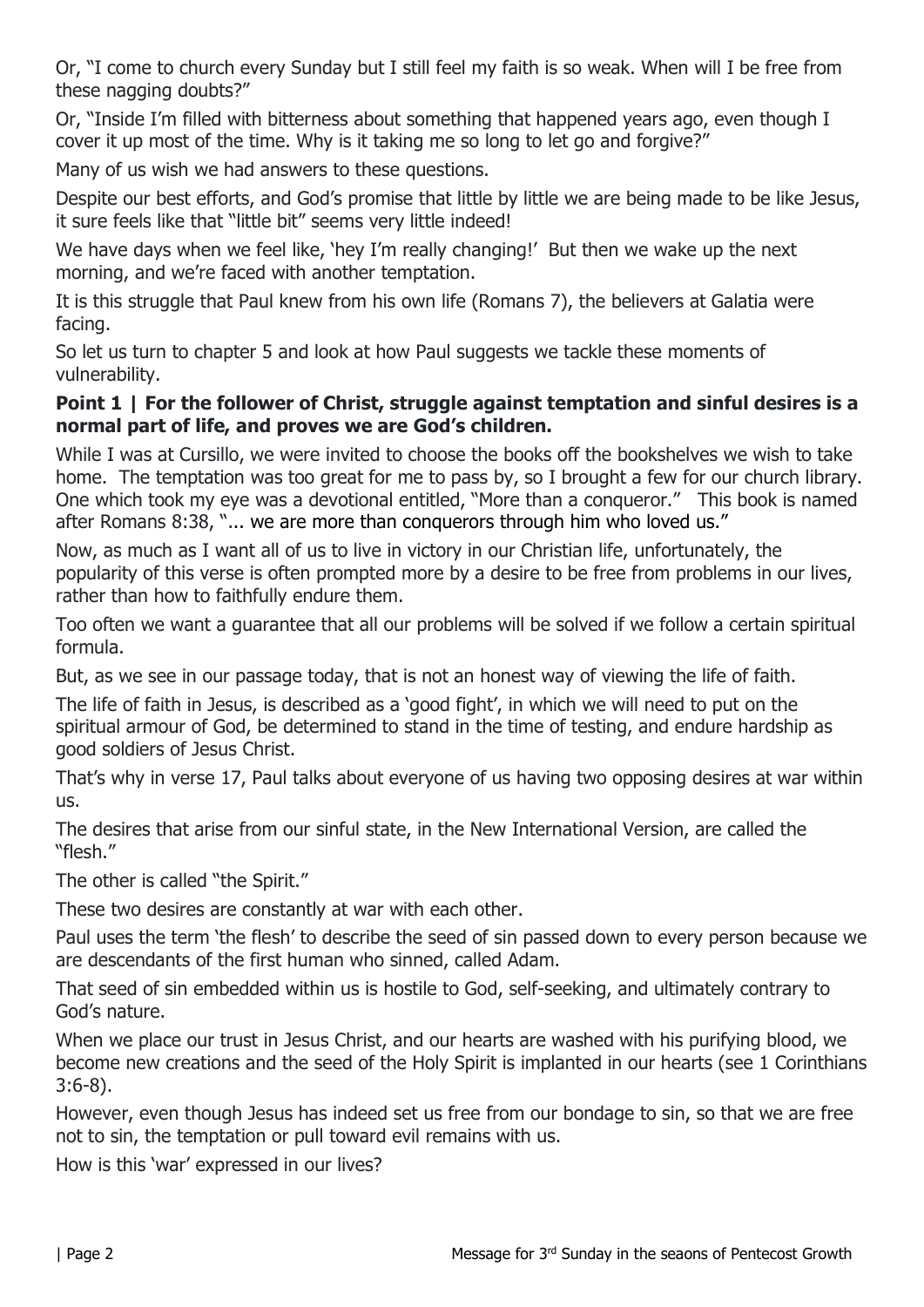- With the same mouth we express praise to God on Sunday, then speak rudely about someone on Monday.
- From the same heart we love God yet hate those who have hurt us.
- With the same hands, we serve others and then steal what is not ours.
- With the same ears and eyes, we listen and read God's Word, then we watch movies we know won't edify us.

And so it goes.

The manifestations differ, but all of us feel the struggle in one way or the other.

But, let's turn this struggle on its head!

We can in fact praise God for the war we experience within.

For, the struggle between our sinful desires and God's Spirit is one sign that we are children of God.

It is the Spirit's work in our lives that makes us want to please the Lord.

It is the Spirit's work that makes us hungry to know Jesus and love him.

It is the Spirit's work that drives our desire to live a holy life, even though we struggle to attain it. Despite our personal failings, our struggle against sin is evidence that God's holy Spirit is at work within us.

And we know, that if we are genuinely saddened when we succumb to temptation, Jesus' offer of forgiveness is available to us, so we are once again right before God.

# Point 2 | Our struggle against sin produces tremendous benefits in our spiritual life.

But why, if God loves us, does He not rescue us from our struggle against sin?

I believe it is integrally connected to our ongoing spiritual growth.

Strange as it may seem, we need to struggle because that's the only way we can grow in grace. Our struggle against sin:

- kills our pride and arrogance, revealing our inherent weakness.

- It humbles us again and again, driving us to cry out to God for help.
- It reveals the uselessness of human effort apart from the Spirit's strength.
- It causes us to love the Saviour who delivers us from sin.
- It leads us to a life of continual repentance.
- It propels us to lean on our brothers and sisters to support us.

# Point 3 | God desires we walk in the power of the Spirit

So, is that it? We are destined to a life of struggle and constant defeat?

Actually no! While we will indeed always struggle against sin, Paul never refers to the struggle as a pointless, defeated battle.

Rather, in verse 1, Paul writes,

## "It is for freedom that Christ has set us free. Stand firm, then, and do not let yourselves be burdened again by a yoke of slavery." (5:1)

We are called to be free. So how are we to use our freedom?

We walk out our freedom by allowing the Spirit of God to bear the fruit of God's nature in our lives.

When we walk in the power of the Spirit, we will no longer desire to indulge in desires that are not consistent with God's nature.